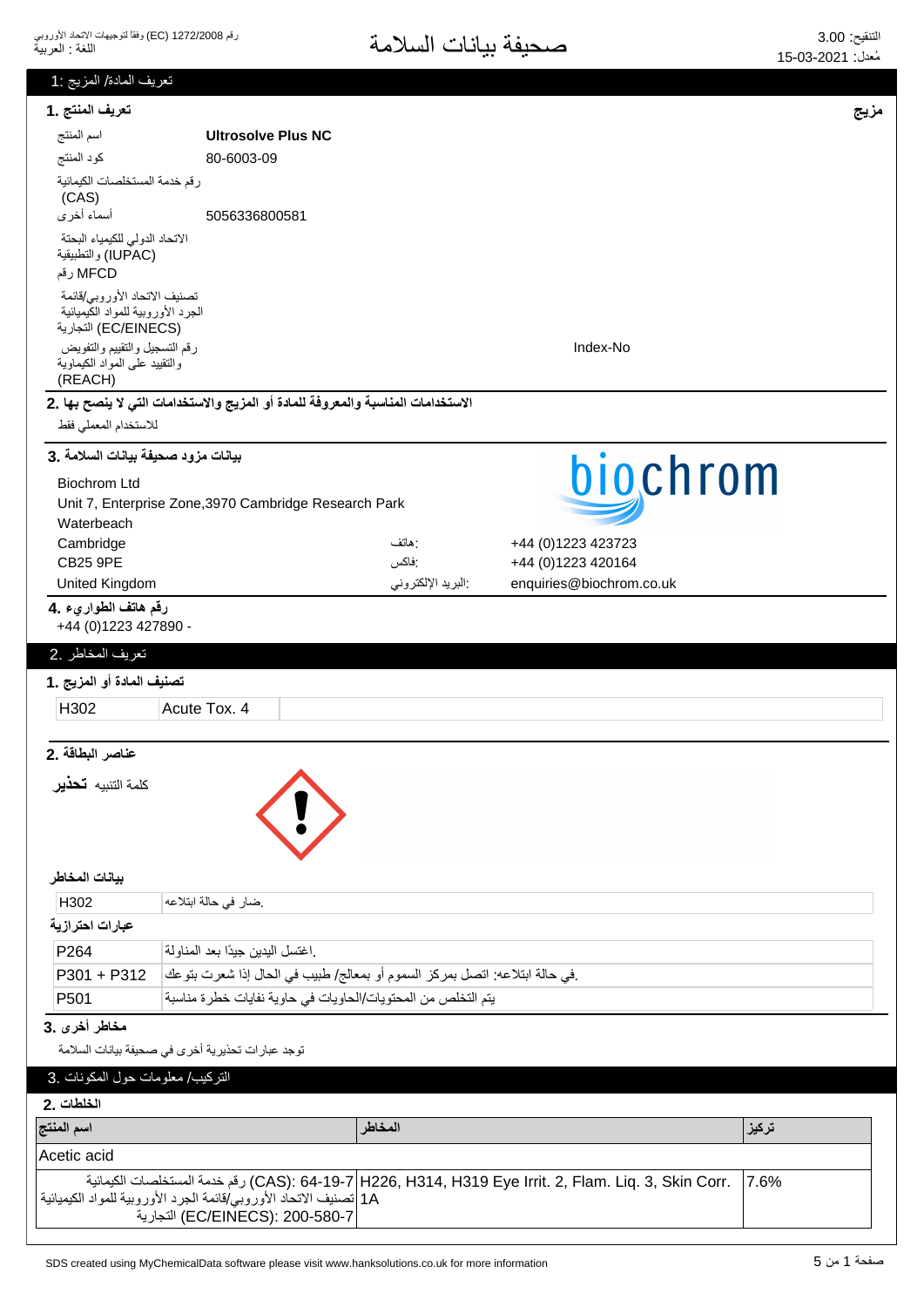| Ethylene glycol                             |                                                                                                                                                                          |       |
|---------------------------------------------|--------------------------------------------------------------------------------------------------------------------------------------------------------------------------|-------|
|                                             | 4 .CAS): 107-21-1  H302 Acute Tox) رقم خدمة المستخلصات الكيمائية<br>تصنيف الاتحاد الأوروبي/قائمة الجرد الأوروبية للمواد الكيميائية  <br>(EC/EINECS): 203-473-3) التجارية | 47.7% |
| <b>Water</b>                                |                                                                                                                                                                          |       |
|                                             | CAS): 7732-18-5) رقم خدمة المستخلصات الكيمائية<br>تصنيف الاتحاد الأوروبي/قائمة الجرد الأوروبية للمواد الكيميائية<br>EC/EINECS): 271-791-2) التجارية                      | 28.7% |
| Potassium acetate                           |                                                                                                                                                                          |       |
|                                             | CAS): 127-08-2) رقم خدمة المستخلصات الكيمائية<br>تصنيف الاتحاد الأوروبي/قائمة الجرد الأوروبية للمواد الكيميائية  <br>EC/EINECS): 204-822-2) التجارية                     | 16.0% |
| إجراءات الإسعافات الأولية .4                |                                                                                                                                                                          |       |
| وصف إجراءات الإسعافات الأولية .1            |                                                                                                                                                                          |       |
| ملامسة الجلد                                | اغسل فورأ بالكثير من الصابون والماء                                                                                                                                      |       |
| ملامسة العينين                              | .اغسل العين بالماء الجاري لمدة 15 دقيقة                                                                                                                                  |       |
| الابتلاع<br>الاستنشاق                       | .انتقل إلى الهواء الطلق في حالة الاستنشاق العرضي للأبخرة                                                                                                                 |       |
| أهم الأعراض والتأثيرات .2<br>.لا توجد أعراض |                                                                                                                                                                          |       |
| دلالة على أي عناية طبية فورية .3            | احصل على رعاية طبية في حالة حدوث أي أعراض متأخرة حادة                                                                                                                    |       |
| إجراءات مكافحة الحريق .5                    |                                                                                                                                                                          |       |
|                                             |                                                                                                                                                                          |       |
| وسائل إطفاء الحريق .1                       |                                                                                                                                                                          |       |
| مناسب                                       | غير قابل للاشتعال                                                                                                                                                        |       |
| غير مناسب                                   | N/A                                                                                                                                                                      |       |
| .قد تتشكل أبخرة سامة في الاحتراق            | مخاطر خاصة تنشأ عن المادة أو المزيج .2                                                                                                                                   |       |
| النصائح لرجال الإطفاء .3                    |                                                                                                                                                                          |       |
|                                             | (معتمد أو مكافئ) والعتاد الواقي الكامل MSHA / NIOSH ، كما هو الحال في أي حريق ، قم بارتداء جهاز التنفس المكتبي ذاتي الطلب                                                |       |
| إجراءات النعامل مع الإطلاق العرضي .6        |                                                                                                                                                                          |       |
| التدابير الاحترازية الشخصية . 1             |                                                                                                                                                                          |       |
| تجنب ننفس الأبخر ة                          | حدد المنطقة الملوثة بعلامات ومنع الوصول إلى الأفراد غير المصرح لهم                                                                                                       |       |
|                                             |                                                                                                                                                                          |       |
| الاحتياطات البينية .2                       | .لا نسمح بدخول المجاري / المياه السطحية أو الجوفية                                                                                                                       |       |
| الطرق والمواد .3                            |                                                                                                                                                                          |       |
| تمتصه في التربة الجافة أو الرمل             | اغسل موقع الانسكاب بكميات كبيرة من الماء<br>إنقل إلى حاوية إنقاذ قابلة للغلق وموسومة للتخلص منها بطريقة مناسبة                                                           |       |
|                                             |                                                                                                                                                                          |       |
| منع حدوث المخاطر الثانوية .4<br>لا شىء      |                                                                                                                                                                          |       |
|                                             |                                                                                                                                                                          |       |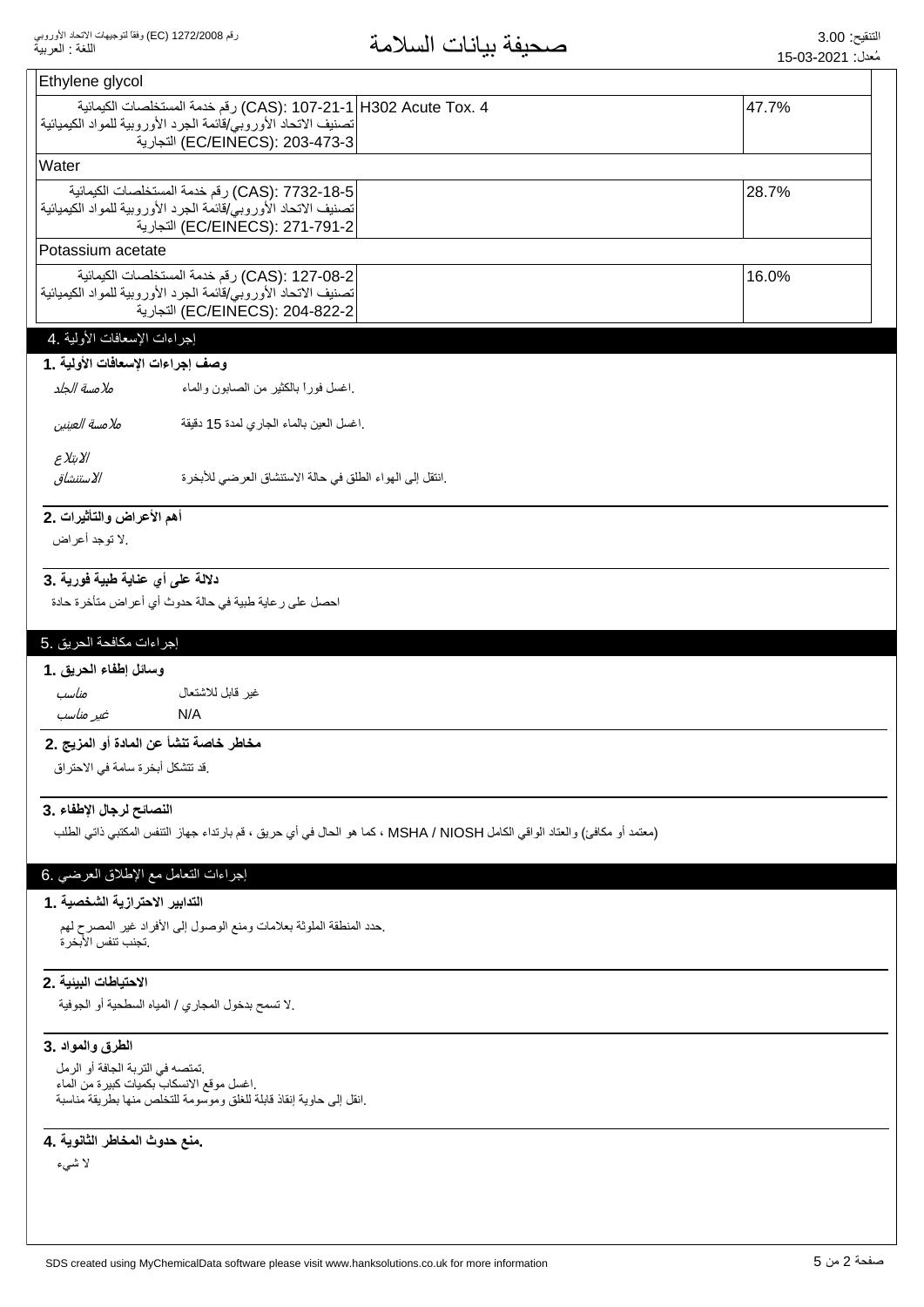# التنقيع: 3.00<br>مُعنان 2001-03-15

## المناولة والتخزين 7

#### التدابير الاحترازية الشخصية .1

لا يوجد منطلبات خاصـة *الحماية من الانفجار ات والحر ائق* التعامل الآمن

## ظروف التخزين الآمن، بما في ذلك أي تنافرات .2

| إدارة مخاطر التخزين     | يخزن في مكان بارد وجيد النهوية<br>إبقاء الحاويات مغلقة بإحكام |
|-------------------------|---------------------------------------------------------------|
| ضوابط التخزين           | لا بوجد متطلبات خاصة                                          |
| الحفاظ على سلامة المنتج | لا بوجد منطلبات خاصة                                          |
| نصائح أخرى              | لا مزيد من المعلومات المتاحة                                  |

#### المستخدمين النهائيين المحددين .3

للاستخدام المعملي فقط يستخدم مع محللات الأحماض الأمينية من بيوكروم

## ضوابط التعرض/ الحماية الشخصية .8

# معاملات الضبط .1

البيانات غير متوفرة

| ضوابط التعرض .2                      |                                  |
|--------------------------------------|----------------------------------|
| تدابير وقائية وصحية عامة             | تجنب ملامسة الجلد والعينين       |
| إجراءات هندسية                       | ضمان وجود تهوية كافية في المنطقة |
| حماية العين/ الوجه                   | نظارات حماية                     |
| حماية اليدين                         | ففازات النتريل                   |
| حماية الجهاز التنفسي                 | الحماية التنفسية ليست مطلوبة     |
| حماية الجلد                          | ملابس واقية                      |
| نصائح أخرى تتعلق بالحماية<br>الشخصية | .لايوجد بيانات                   |

#### الخصائص الفيزيائية والكيميائية .9

#### الخصائص الفيزيائية والكيميائية **.** 1

| المظهر                                            | سائل                 |
|---------------------------------------------------|----------------------|
| الر ائحة                                          | القليل من الخل       |
| تركيز بداية ظهور الرائحة                          | البيانات غير متوفرة  |
| الرقم الايدر وجيني                                | 5.65                 |
| نقطة الانصهار / نقطة التجمد                       | البيانات غير متوفرة  |
| نقطة بدء الغليان ومدى الغليان                     | البيانات غير متوفرة  |
| نقطة الوميض                                       | الىبيانات غير متوفرة |
| معدل التبخر                                       | البيانات غير متوفرة  |
| القابلية للاشتعال (مادة صلبة، غازية)              | البيانات غير متوفرة  |
| الحدود القصوى/الصغرى لقابلية الاشتعال أو الانفجار | البيانات غير متوفرة  |
| ضغط البخار                                        | البيانات غير متوفرة  |
| كثافة البخار                                      | البيانات غير متوفرة  |
| الكثافة النسببة                                   | 1.137g/mL            |
| فابلية الذوبان                                    | ذوبان في الماء       |
| أوكتانول/ماء-n :معامل النقاسم                     | البيانات غير متوفرة  |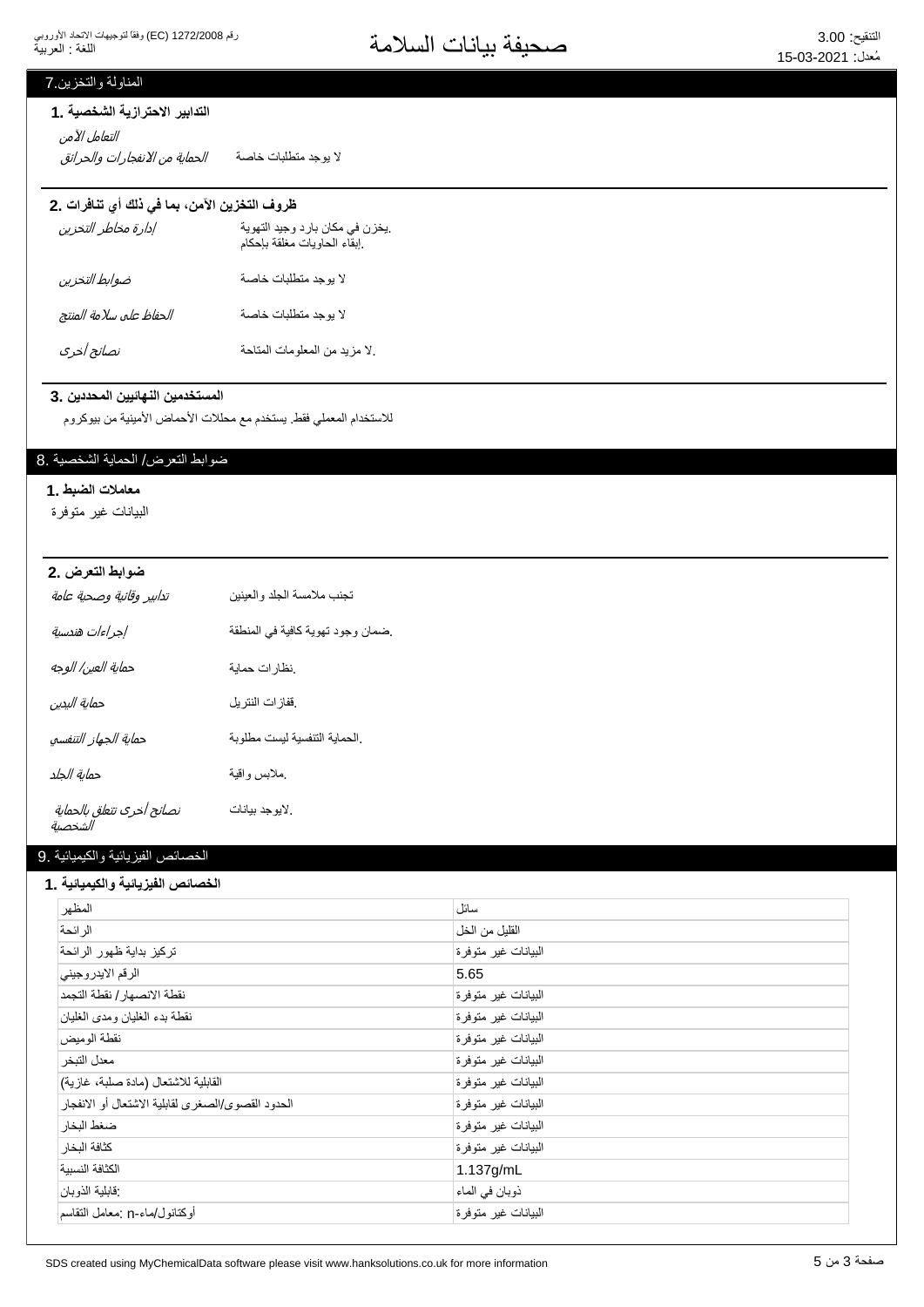#### رقم 1272/2008 (EC) وفقاً لتوجيهات الاتحاد الأوروبي اللغة : العربية

# التنقيع: 3.00<br>مُزار: 15.03-2021

| درجة حرارة الاشتعال الذاتي | البيانات غير متوفرة  |
|----------------------------|----------------------|
| در جة حر ار ة التحلل       | البيانات غير متوفرة  |
| درجة اللزوجة               | البيانات غير متوفر ة |
| الخصائص التفجيرية          | البيانات غير متوفرة  |
| الخصائص المؤكسدة           | البيانات غير متوفرة  |

#### معلومات أخرى .2

لا نوجد معلومات إضافية متاحة

## الثبات وقابلية التفاعل .10

#### قابلية التفاعل .1

لا توجد معلومات متاحة

## **الثبات .2**

مستقر في ظل الظروف العادية

### احتمالية التفاعلات الخطرة .3

لا ردود الفعل الخطرة المعروفة

## ظروف ينبغي تجنبها 4.

۷ توجد شر وط محددة لتجنبها.

#### مواد غير متوافقة .5

وكلاء مؤكسدة قوية.

# نواتج التحلل الخطرة .6

إأثناء الاحتراق تنبعث أبخرة سامة من ثاني أكسيد الكربون / أول أكسيد الكربون

#### معلومات عن السمية .11

| معلومات .1                                                |                                             |
|-----------------------------------------------------------|---------------------------------------------|
| درجة سمية حادة                                            | لا توجد معلومات متاحة                       |
| تآكل/تهيج جلدي<br>ت <i>لف/ تهيج شديد بالعين</i>           | قد يكون ضارًا إذا امتصه الجلد<br>تأثير مهيج |
| حساسية الجهاز التنفسي أو الجلد                            | لا توجد معلومات متاحة                       |
| التحول الخلقي لخلية الجرثومة                              | لا توجد معلومات متاحة                       |
| احتمالية التسبب في السرطان                                | لا توجد معلومات متاحة                       |
| السمية التناسلية                                          | لا توجد معلومات متاحة                       |
| السمية الشاملة لأعضاء مستهدفة<br>محددة- التعرض لمرة واحدة | لا توجد معلومات متاحة                       |
| السمية الشاملة لأعضاء مستهدفة<br>محددة- التعرض المتكرر    | لا توجد معلومات متاحة                       |
| خطر السحب بالمص                                           | لا نوجد معلومات مناحة                       |

#### **المزيد من 2.**

الابتلاع - قد يكون ضارًا إذا ابتلع.

## معلومات بيئية .12

### **درجة السمية .1**

لا توجد معلومات متاحة

الاستمرارية واحتمالية التفسخ .2